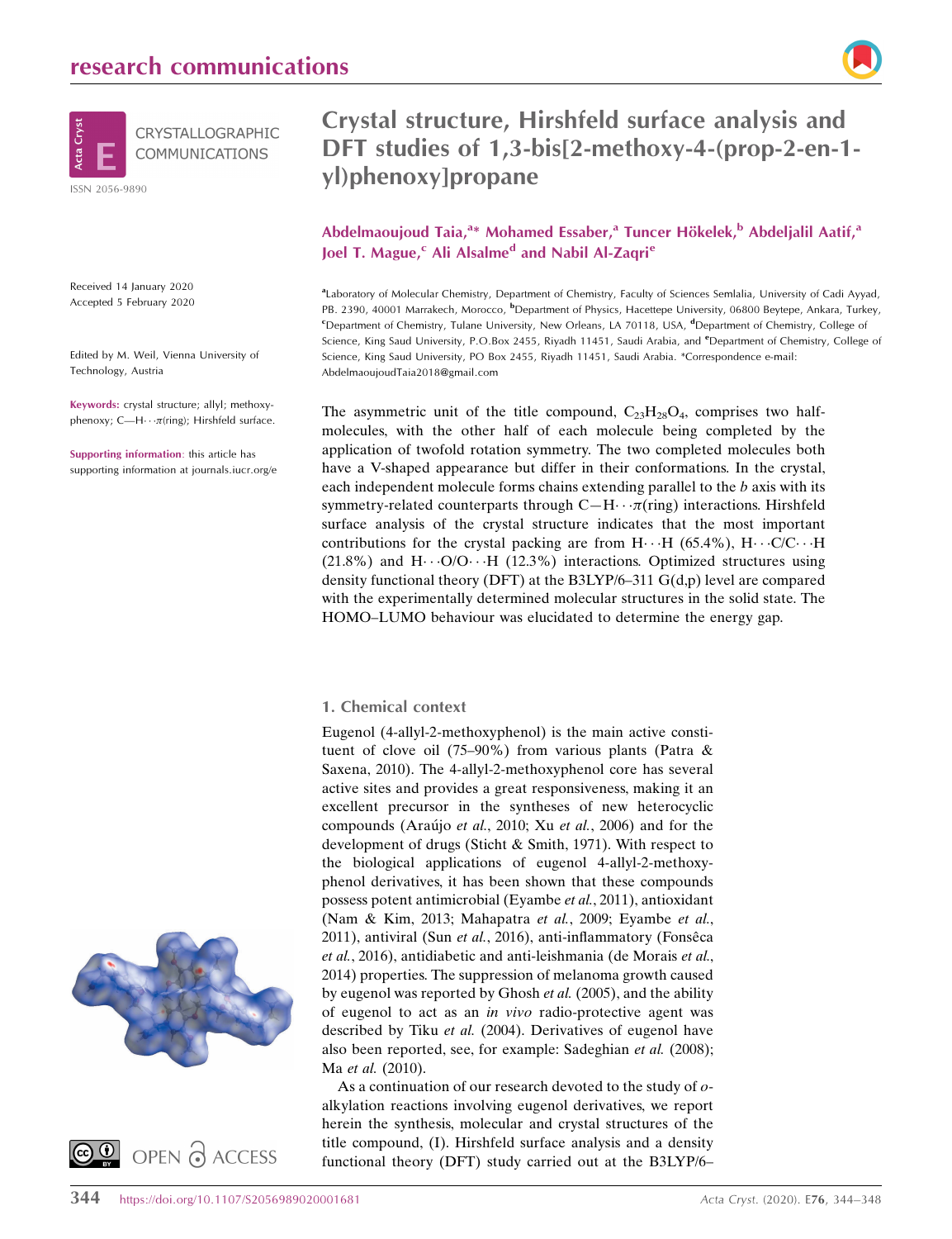311 G(d,p) level for comparison with the experimentally determined molecular structure.



#### 2. Structural commentary

The asymmetric unit of  $(I)$  comprises of two half-molecules  $A$ and  $B$  that are each completed by twofold rotation symmetry, with the rotation axis running through the central C atom (C8 for molecule A and C20 for molecule B, respectively) of the propane bridge (Fig. 1). For steric reasons, the exocyclic substituents bound to O1, O2, O3 and O4 are approximately in trans positions, with  $C1 - C2 - O2 - C9$ ,  $C2 - C1 - O1 - C7$ ,  $C13 - C14 - O4 - C21$  and  $C14 - C13 - O3 - C19$  torsion angles of  $-167.6$  (1), 175.1 (1), 164.6 (1) and  $-176.7$  (1)°, respectively. The two benzene rings in each molecule are nearly perpendicular to each other, with dihedral angles of 86.74 (6)° for A (C1–C6) and  $A^{ii}$ , and of 88.12 (6) for B (C13– C18) and  $B^i$ , respectively (for symmetry codes, see Fig. 1). The two molecules have a similar V-shaped appearance but different conformations (Fig. 2).

#### 3. Supramolecular features

In the crystal, chains extending parallel to the  $b$  axis are formed through  $C7 - H7A \cdots Cg1$  (for molecule A) and C19-



Figure 1

The two independent molecules of (I) with the atom-numbering scheme. Displacement ellipsoids are drawn at the 50% probability level. [Symmetry codes: (i)  $-x + \frac{1}{2}$ ,  $y, -z + \frac{1}{2}$ ; (ii)  $-x + \frac{3}{2}$ ,  $y, -z + \frac{1}{2}$ .]



Figure 2

Overlay of the two independent half-molecules, showing their different conformations. Molecule  $A$  is in light, molecule  $B$  in dark colours.

 $H19B\cdots Cg2$  (for molecule B) interactions (Fig. 3, Table 1). Between the chains, only van der Waals contacts occur (Figs. 3 and 4, Table 2).

#### 4. Hirshfeld surface analysis

In order to quantify the intermolecular interactions in the crystal of (I), a Hirshfeld surface (HS) analysis (Hirshfeld,



Figure 3

 $C-H\cdots \pi$ (ring) interactions (green dashed lines) enabling the formation of molecular chains extending along the b-axis direction.





A partial packing diagram viewed along the  $a$  axis with intermolecular interactions depicted as in Fig. 3.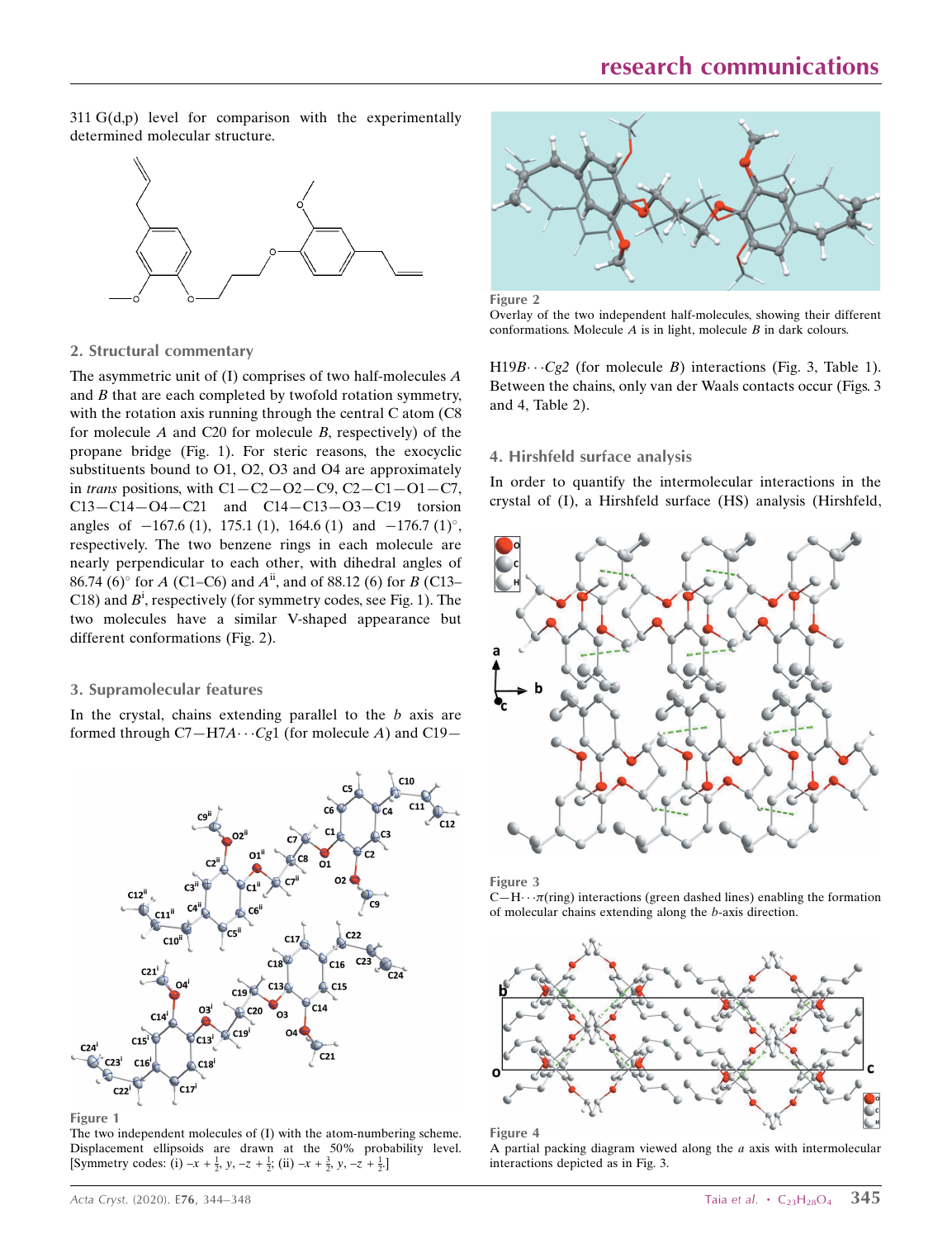Table 1 Hydrogen-bond geometry  $(\AA, \degree)$ .

Cg1 and Cg2 are the centroids of benzene rings  $A$  (C1–C6) and  $B$  (C13–C18), respectively.

| $D$ -H $\cdots$ A         | $D-H$     | $H\cdot\cdot\cdot A$ | $D\cdot\cdot\cdot A$ | $D-H\cdots A$ |
|---------------------------|-----------|----------------------|----------------------|---------------|
| $C7 - H7A \cdots Cg1^1$   | 1.003(16) | 2.759(15)            | 3.6170(15)           | 144.1 (12)    |
| $C19 - H19B \cdots Cg2^v$ | 0.992(16) | 2.739(15)            | 3.5816(15)           | 143.0(11)     |

Symmetry codes: (i)  $x, y - 1, z$ ; (v)  $x, y + 1, z$ .

1977; Spackman & Jayatilaka, 2009) was carried out using Crystal Explorer 17.5 (Turner et al., 2017). In the HS plotted over  $d_{\text{norm}}$  (Fig. 5), the white surface indicates contacts with distances equal to the sum of van der Waals radii, and the red and blue colours indicate distances shorter (in close contact) or longer (distinct contact) than the van der Waals radii, respectively (Venkatesan et al., 2016). The bright-red spots appearing near C16 and hydrogen atom H10B indicate their roles as the donor and/or acceptor groups in hydrogenbonding contacts. The shape-index of the HS is a tool to visualize possible  $\pi-\pi$  stacking interactions by the appearance of adjacent red and blue triangles. The absence of such triangles suggests that there are no notable  $\pi-\pi$  interactions in



Figure 5

View of the three-dimensional Hirshfeld surface of the title compound plotted over  $d_{\text{norm}}$  in the range  $-0.1048$  to 1.1789 a.u..



Figure 6 Hirshfeld surface of the title compound plotted over shape-index.

| Table 2 |                                     |  |
|---------|-------------------------------------|--|
|         | Selected interatomic distances (A). |  |

| $O1 \cdots O2$                    | 2.5827(13)  | $C14 \cdots H20B$ <sup>1</sup>   | 2.918(15) |
|-----------------------------------|-------------|----------------------------------|-----------|
| $O2 \cdot O1$                     | 2.5827 (13) | $C15 \cdots H21A$                | 2.768(17) |
| $O3 \cdots O4$                    | 2.5885(13)  | $C15 \cdots H21C$                | 2.784(17) |
| $O4 \cdots O3$                    | 2.5885(13)  | $C17 \cdots H22A^v$              | 2.727(19) |
| $O1 \cdots H9C^1$                 | 2.736(18)   | $C18 \cdots H22A^v$              | 2.764(18) |
| $O1 \cdots H7B^{n}$               | 2.618(16)   | $C18 \cdots H19A$                | 2.759(15) |
| $O2 \cdot \cdot \cdot H12A^{III}$ | 2.831 (18)  | $C18 \cdots H19B$                | 2.739(15) |
| $O2 \cdot \cdot \cdot H22B$       | 2.647(17)   | $C19 \cdots H18$                 | 2.514(16) |
| $O2 \cdots H8B^{IV}$              | 2.676(15)   | $C21 \cdots H15$                 | 2.501(16) |
| $O3 \cdot \cdot \cdot H21A^v$     | 2.739 (15)  | $C23 \cdot \cdot \cdot H15$      | 2.862(16) |
| $O3 \cdots H19A^{vi}$             | 2.604(16)   | $H3 \cdots H9C$                  | 2.33(2)   |
| $O4 \cdots H24B$ <sup>vii</sup>   | 2.89(2)     | $H3 \cdots H9A$                  | 2.29(2)   |
| $O4 \cdots H20B^i$                | 2.732(15)   | $H5 \cdots H10A$                 | 2.37(2)   |
| $C2 \cdots C7$ <sup>v</sup>       | 3.533(2)    | $H6 \cdot H7A$                   | 2.24(2)   |
| $C3 \cdots C12$                   | 3.282(2)    | $H6 \cdots H7B$                  | 2.37(2)   |
| $C6 \cdots C10^{1}$               | 3.582(2)    | $H6 \cdots H18$ <sup>viii</sup>  | 2.50(2)   |
| $C14 \cdots C19$ <sup>1</sup>     | 3.555(2)    | $H9A \cdots H11^{ix}$            | 2.40(2)   |
| $C18\cdots C22^v$                 | 3.564(2)    | $H9A \cdots H12A^{III}$          | 2.56(3)   |
| $C2 \cdots H8B^{iv}$              | 2.914(16)   | $H9B \cdots H22A^v$              | 2.52(2)   |
| $C2 \cdot \cdot H7A^v$            | 2.971 (15)  | $H9B \cdots H23$                 | 2.41(2)   |
| $C3 \cdots H9C$                   | 2.739(18)   | $H9C \cdots H22B^v$              | 2.54(2)   |
| $C3 \cdot \cdot \cdot H12B$       | 2.783(19)   | $H10A \cdots H21A^x$             | 2.58(2)   |
| $C3 \cdots H9A$                   | 2.806(17)   | $H12B \cdot H12B$ <sup>iii</sup> | 2.55(3)   |
| $C4 \cdot \cdot H12B$             | 2.728(18)   | $H15\cdots H21A$                 | 2.40(2)   |
| $C5 \cdots H10B^1$                | 2.775(19)   | $H15 \cdots H21C$                | 2.26(2)   |
| $C6 \cdots H7A$                   | 2.719(15)   | $H17 \cdots H22B$                | 2.36(2)   |
| $C6 \cdots H7B$                   | 2.786(15)   | $H18 \cdots H19A$                | 2.31(2)   |
| $C6 \cdot \cdot \cdot H10B^1$     | 2.837(18)   | $H18 \cdots H19B$                | 2.26(2)   |
| $C7 \cdot \cdot \cdot H6$         | 2.529(16)   | $H21C \cdots H23$ <sup>vu</sup>  | 2.41(2)   |
| $C9 \cdots H3$                    | 2.492(16)   | $H22A \cdots H24A$               | 2.39(3)   |
|                                   |             |                                  |           |

Symmetry codes: (i)  $x, y - 1, z$ ; (ii)  $-x + \frac{3}{2}$ ,  $y, -z + \frac{1}{2}$ ; (iii)  $-x + 2, -y, -z + 1$ ; (iv)  $-x+\frac{3}{2}, y+1, -z+\frac{1}{2}$ ; (v) x, y + 1, z; (vi)  $-x+\frac{1}{2}$ , y,  $-z+\frac{1}{2}$ ; (vii)  $-x+1, -y, -z+1$ ; (viii)  $-x + \frac{3}{2}$ ,  $y - 1$ ,  $-z + \frac{1}{2}$ ; (ix)  $-x + 2$ ,  $-y + 1$ ,  $-z + 1$ ; (x)  $x + 1$ ,  $y + 1$ , z.

(I) (Fig. 6). The overall two-dimensional fingerprint plot, Fig. 7a, and those delineated into  $H \cdots H$ ,  $H \cdots C/C \cdots H$  and





 $(\stackrel{\leftarrow}{\mathbb{A}})$  $0.6$  0.8 1.0 1.2 1.4 1.6 1.8

#### Figure 7

The full two-dimensional fingerprint plots for the title compound, showing (a) all interactions, and those delineated into (b)  $H \cdots H$ , (c)  $H \cdots C/C \cdots H$  and (d)  $H \cdots O/O \cdots H$  interactions. The  $d_i$  and  $d_e$  values are the closest internal and external distances (in  $\AA$ ) from given points on the Hirshfeld surface contacts.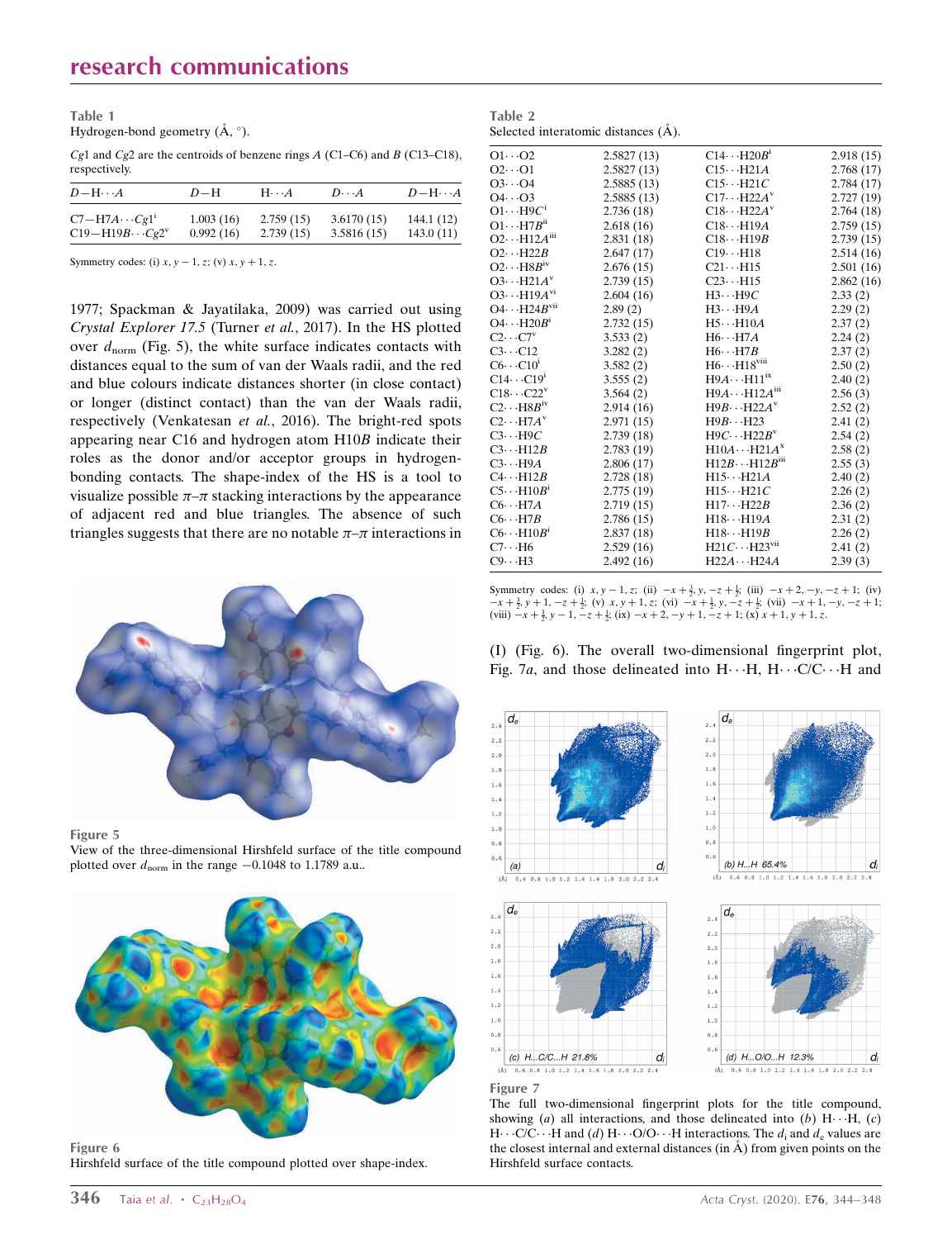Table 3 Comparison of selected bond lengths and angles  $(\mathring{A}, \circ)$  in the experinentally determined and computed molecular structures.

| Bonds/angles     | X-ray (this study) | $B3LYP/6-311G(d,p)$ |
|------------------|--------------------|---------------------|
| $O1 - C1$        | 1.3704(15)         | 1.38958             |
| $O1 - C7$        | 1.4342(15)         | 1.46082             |
| $O2 - C2$        | 1.3679(15)         | 1.39236             |
| $O2-C9$          | 1.4280(16)         | 1.44976             |
| $O3 - C13$       | 1.3658(15)         | 1.39978             |
| $O3 - C19$       | 1.4359(15)         | 1.47837             |
| $O4 - C14$       | 1.3697(15)         | 1.39894             |
| $O4 - C21$       | 1.4289(16)         | 1.45321             |
| $C1 - O1 - C7$   | 116.96(10)         | 118.14221           |
| $C2 - O2 - C9$   | 116.34(10)         | 117.63310           |
| $C13 - O3 - C19$ | 116.88(10)         | 117.32223           |
| $C14 - O4 - C21$ | 116.03(10)         | 117.85841           |
| $O1 - C1 - C6$   | 125.38(11)         | 124.87388           |
| $O1 - C1 - C2$   | 115.50(11)         | 116.13060           |
| $C6 - C1 - C2$   | 119.12(11)         | 118.99394           |
| $O2 - C2 - C3$   | 124.79 (12)        | 124.29736           |
| $O2 - C2 - C1$   | 115.21(11)         | 115.78966           |

H···O/O···H contacts (McKinnon et al., 2007) are illustrated in Fig. 7b–d, respectively, together with their relative contributions to the Hirshfeld surface. The most important intermolecular interactions (Table 2) are  $H \cdot \cdot H$  contacts, contributing 65.4% to the overall crystal packing, which is reflected in Fig. 7b as widely scattered points of high density due to the large hydrogen content of the molecule with the tip at  $d_e = d_i = 1.11 \text{ Å}$ . In the presence of C-H $\cdots \pi$  interactions, pairs of characteristic wings with spikes at the tips at  $d_e + d_i =$ 2.62 Å are seen in the fingerprint plot delineated into  $H \cdot \cdot C$ C $\cdots$ H contacts, Fig. 7c (21.8% contribution to the HS). Finally, the thin and thick pairs of scattered wings in the fingerprint plot delineated into  $H \cdot \cdot \cdot O/O \cdot \cdot \cdot H$  contacts (12.3%) contribution), Fig. 7d, have a symmetrical distribution of points with the edges at  $d_e + d_i = 2.55$  and 2.58 Å.

Hirshfeld surface representations with the function  $d_{norm}$ plotted onto the surface are shown for the  $H \cdots H$ ,  $H \cdots C$ 



Figure 8

The Hirshfeld surface representations with the function  $d_{\text{norm}}$  plotted onto the surface for (a)  $H \cdots H$ , (b)  $H \cdots C/C \cdots H$  and (c)  $H \cdots O/O \cdots H$ interactions.

Table 4 Calculated energies and other calculated data for (I).

| Total Energy, TE (eV)                         | $-32558$  |
|-----------------------------------------------|-----------|
| $E_{HOMO}$ (eV)                               | $-5.4058$ |
| $E_{LIMO}$ (eV)                               | $-0.1807$ |
| Gap, $\Delta E$ (eV)                          | 5.2251    |
| Dipole moment, $\mu$ (Debye)                  | 2.8076    |
| Ionization potential, $I$ (eV)                | 5.4058    |
| Electron affinity, $A$                        | 0.1807    |
| Electronegativity, x                          | 2.7932    |
| Hardness, $\eta$                              | 2.6126    |
| Electrophilicity index, $\omega$              | 1.4932    |
| Softness, $\sigma$                            | 0.3828    |
| Fraction of electrons transferred, $\Delta N$ | 0.8051    |
|                                               |           |

C $\cdots$ H and H $\cdots$ O/O $\cdots$ H interactions in Fig. 8a-c, respectively.

The large number of  $H \cdots H$ ,  $H \cdots C/C \cdots H$  and  $H \cdots O$ O...H intermolecular contacts suggest that these weak interactions play major roles in the crystal packing (Hathwar et al., 2015).

#### 5. DFT calculations

The density functional theory (DFT) optimized molecular structures of (I) were computed in the gas phase on the basis of standard B3LYP functionals and 6–311 G(d,p) basis-set calculations (Becke, 1993) as implemented in GAUSSIAN 09 (Frisch et al., 2009). The theoretical and experimental results for molecule A are in good agreement (Table 3).



Figure 9 The shapes of HOMO and LUMO orbitals in one of the molecules in (I).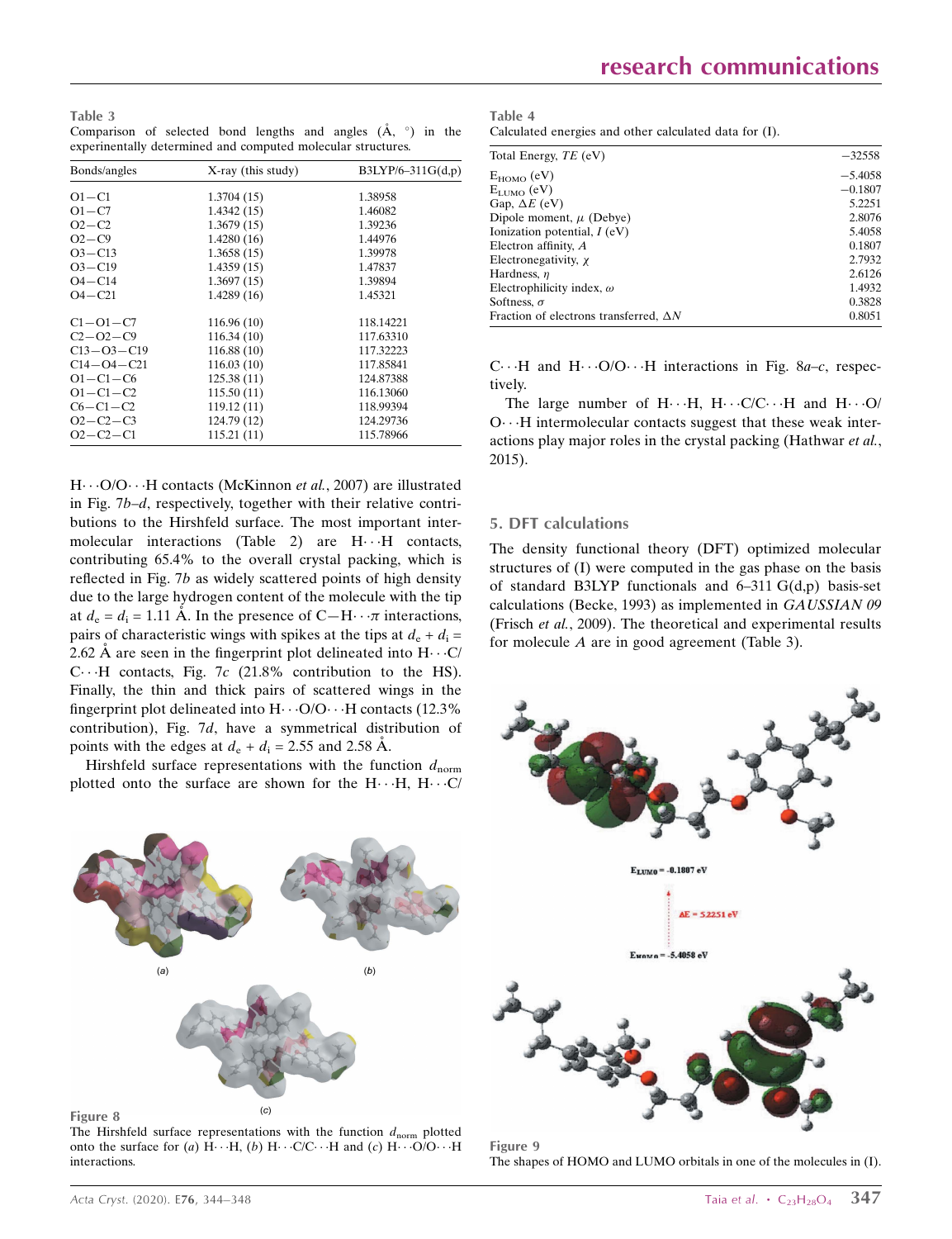### research communications

Table 5 Experimental details.

| Crystal data                                                                |                                             |
|-----------------------------------------------------------------------------|---------------------------------------------|
| Chemical formula                                                            | $C_{23}H_{28}O_4$                           |
| $M_{\rm r}$                                                                 | 368.45                                      |
| Crystal system, space group                                                 | Monoclinic, $P2/n$                          |
| Temperature $(K)$                                                           | 150                                         |
| $a, b, c (\AA)$                                                             | 15.4741 (5), 5.0224 (2), 25.5180 (9)        |
| $\beta$ (°)                                                                 | 99.858 (2)                                  |
| $V(\AA^3)$                                                                  | 1953.90 (12)                                |
| Z                                                                           | $\overline{4}$                              |
| Radiation type                                                              | $Cu$ K $\alpha$                             |
| $\mu$ (mm <sup>-1</sup> )                                                   | 0.68                                        |
| Crystal size (mm)                                                           | $0.37 \times 0.27 \times 0.08$              |
| Data collection                                                             |                                             |
| Diffractometer                                                              | <b>Bruker D8 VENTURE PHOTON</b><br>100 CMOS |
| Absorption correction                                                       | Multi-scan (SADABS; Krause et<br>al., 2015) |
| $T_{\min}, T_{\max}$                                                        | 0.79, 0.95                                  |
| No. of measured, independent and<br>observed $[I > 2\sigma(I)]$ reflections | 13935, 3756, 3049                           |
| $R_{\rm int}$                                                               | 0.033                                       |
| $(\sin \theta/\lambda)_{\text{max}}$ $(\AA^{-1})$                           | 0.618                                       |
| Refinement                                                                  |                                             |
| $R[F^2 > 2\sigma(F^2)], wR(F^2), S$                                         | 0.041, 0.109, 1.05                          |
| No. of reflections                                                          | 3756                                        |
| No. of parameters                                                           | 358                                         |
| H-atom treatment                                                            | All H-atom parameters refined               |
| $\Delta \rho_{\text{max}}$ , $\Delta \rho_{\text{min}}$ (e $\AA^{-3}$ )     | $0.19, -0.23$                               |

Computer programs: APEX3 and SAINT (Bruker, 2016), SHELXT (Sheldrick, 2015a), SHELXL2018 (Sheldrick, 2015b), DIAMOND (Brandenburg & Putz, 2012) and publCIF (Westrip, 2010).

If the energy gap  $\Delta E$  between the highest occupied molecular orbital (HOMO) and the lowest unoccupied molecular orbital (LUMO) is small, the molecule is highly polarizable and has high chemical reactivity. Numerical values of  $E_{HOMO}$ and  $E_{\text{LUMO}}$ ,  $\Delta E = E_{\text{LUMO}} - E_{\text{HOMO}}$ , electronegativity ( $\chi$ ), hardness  $(\eta)$ , potential  $(\mu)$ , electrophilicity  $(\omega)$  and softness ( $\sigma$ ) for (I) are collated in Table 4. The significance of  $\eta$  and  $\sigma$  is to evaluate both the reactivity and stability. The shapes of the HOMO and the LUMO of molecule A, together with their energy levels are shown in Fig. 9.

#### 6. Synthesis and crystallization

1,3-Dibromopropane (0.2 ml, 1.61 mmol) was added to a solution of eugenol (0.5 ml, 3.23 mmol), tetrabutylammonium chloride (50 mg) and sodium hydroxide solution (5%) in benzene as solvent (20 ml). The mixture was stirred at 293 K for 6 h, and then was extracted three times with dichloromethane (15 ml). The residue was purified by column chromatography on silica gel using a mixture of hexane/ethyl acetate ( $v/v = 97/3$ ) as eluent. Colourless crystals were isolated when the solvent was allowed to evaporate (yield:  $86\%$ ).

#### 7. Refinement

Details including crystal data, data collection and refinement are summarized in Table 5. Hydrogen atoms were located in a difference-Fourier map and were refined freely.

#### Funding information

The support of NSF–MRI grant No. 1228232 for the purchase of the diffractometer and Tulane University for support of the Tulane Crystallography Laboratory are gratefully acknowledged. TH is grateful to Hacettepe University Scientific Research Project Unit (grant No. 013 D04 602 004). The Researchers Supporting Project (No. RSP-2019/78) King Saudi University, Riyadh, Saudi Arabia also supported this work.

#### References

- Araújo, J. D. P., Grande, C. A. & Rodrigues, A. E. (2010). Chem. Eng. Res. Des. 88[, 1024–1032.](http://scripts.iucr.org/cgi-bin/cr.cgi?rm=pdfbb&cnor=wm5538&bbid=BB1)
- [Becke, A. D. \(1993\).](http://scripts.iucr.org/cgi-bin/cr.cgi?rm=pdfbb&cnor=wm5538&bbid=BB2) J. Chem. Phys. 98, 5648–5652.
- [Brandenburg, K. & Putz, H. \(2012\).](http://scripts.iucr.org/cgi-bin/cr.cgi?rm=pdfbb&cnor=wm5538&bbid=BB3) DIAMOND, Crystal Impact [GbR, Bonn, Germany.](http://scripts.iucr.org/cgi-bin/cr.cgi?rm=pdfbb&cnor=wm5538&bbid=BB3)
- Bruker (2016). APEX3 and SAINT[. Bruker AXS, Inc., Madison,](http://scripts.iucr.org/cgi-bin/cr.cgi?rm=pdfbb&cnor=wm5538&bbid=BB4) [Wisconsin, USA.](http://scripts.iucr.org/cgi-bin/cr.cgi?rm=pdfbb&cnor=wm5538&bbid=BB4)
- [Eyambe, G., Canales, L. & Banik, B. K. \(2011\).](http://scripts.iucr.org/cgi-bin/cr.cgi?rm=pdfbb&cnor=wm5538&bbid=BB5) Heterocyclic Lett. 1, [154–157.](http://scripts.iucr.org/cgi-bin/cr.cgi?rm=pdfbb&cnor=wm5538&bbid=BB5)
- Fonsêca, D. V., Salgado, P. R. R., Neto, H. C. A., Golzio, A. M. F. O., [Caldas, M. R. D. F., Melo, C. G. F., Leite, F. C., Piuvezam, M. R.,](http://scripts.iucr.org/cgi-bin/cr.cgi?rm=pdfbb&cnor=wm5538&bbid=BB6) [Pordeus, L. C. D., Barbosa, J. M. F. & Almeida, R. N. \(2016\).](http://scripts.iucr.org/cgi-bin/cr.cgi?rm=pdfbb&cnor=wm5538&bbid=BB6) Int. [Immunopharmacol.](http://scripts.iucr.org/cgi-bin/cr.cgi?rm=pdfbb&cnor=wm5538&bbid=BB6) 38, 402–408.
- [Frisch, M. J., Trucks, G. W., Schlegel, H. B., Scuseria, G. E., Robb,](http://scripts.iucr.org/cgi-bin/cr.cgi?rm=pdfbb&cnor=wm5538&bbid=BB7) [M. A., Cheeseman, J. R.,](http://scripts.iucr.org/cgi-bin/cr.cgi?rm=pdfbb&cnor=wm5538&bbid=BB7) et al. (2009). GAUSSIAN09. Gaussian [Inc., Wallingford, CT, USA.](http://scripts.iucr.org/cgi-bin/cr.cgi?rm=pdfbb&cnor=wm5538&bbid=BB7)
- [Ghosh, R., Nadiminty, N., Fitzpatrick, J. E., Alworth, W. L., Slaga, T. J.](http://scripts.iucr.org/cgi-bin/cr.cgi?rm=pdfbb&cnor=wm5538&bbid=BB8) [& Kumar, A. P. \(2005\).](http://scripts.iucr.org/cgi-bin/cr.cgi?rm=pdfbb&cnor=wm5538&bbid=BB8) J. Biol. Chem. 280, 5812–5819.
- [Hathwar, V. R., Sist, M., Jørgensen, M. R. V., Mamakhel, A. H.,](http://scripts.iucr.org/cgi-bin/cr.cgi?rm=pdfbb&cnor=wm5538&bbid=BB9) [Wang, X., Hoffmann, C. M., Sugimoto, K., Overgaard, J. & Iversen,](http://scripts.iucr.org/cgi-bin/cr.cgi?rm=pdfbb&cnor=wm5538&bbid=BB9) [B. B. \(2015\).](http://scripts.iucr.org/cgi-bin/cr.cgi?rm=pdfbb&cnor=wm5538&bbid=BB9) IUCrJ, 2, 563–574.
- [Hirshfeld, H. L. \(1977\).](http://scripts.iucr.org/cgi-bin/cr.cgi?rm=pdfbb&cnor=wm5538&bbid=BB10) Theor. Chim. Acta, 44, 129–138.
- [Krause, L., Herbst-Irmer, R., Sheldrick, G. M. & Stalke, D. \(2015\).](http://scripts.iucr.org/cgi-bin/cr.cgi?rm=pdfbb&cnor=wm5538&bbid=BB12) J. [Appl. Cryst.](http://scripts.iucr.org/cgi-bin/cr.cgi?rm=pdfbb&cnor=wm5538&bbid=BB12) **48**, 3-10.
- [Ma, Y.-T., Li, H.-Q., Shi, X.-W., Zhang, A.-L. & Gao, J.-M. \(2010\).](http://scripts.iucr.org/cgi-bin/cr.cgi?rm=pdfbb&cnor=wm5538&bbid=BB13) [Acta Cryst.](http://scripts.iucr.org/cgi-bin/cr.cgi?rm=pdfbb&cnor=wm5538&bbid=BB13) E66, o2946.
- [Mahapatra, S. K., Chakraborty, S. P., Majumdar, S., Bag, B. G. & Roy,](http://scripts.iucr.org/cgi-bin/cr.cgi?rm=pdfbb&cnor=wm5538&bbid=BB11) S. (2009). [Eur. J. Pharmacol.](http://scripts.iucr.org/cgi-bin/cr.cgi?rm=pdfbb&cnor=wm5538&bbid=BB11) 623, 132–140.
- [McKinnon, J. J., Jayatilaka, D. & Spackman, M. A. \(2007\).](http://scripts.iucr.org/cgi-bin/cr.cgi?rm=pdfbb&cnor=wm5538&bbid=BB14) Chem. Commun. [pp. 3814–3816.](http://scripts.iucr.org/cgi-bin/cr.cgi?rm=pdfbb&cnor=wm5538&bbid=BB14)
- [Morais, S. M. de, Vila-Nova, N. S., Bevilaqua, C. M. L., Rondon, F. C.,](http://scripts.iucr.org/cgi-bin/cr.cgi?rm=pdfbb&cnor=wm5538&bbid=BB15) [Lobo, C. H., Moura, A. de A. A. N., Sales, A. D., Rodrigues,](http://scripts.iucr.org/cgi-bin/cr.cgi?rm=pdfbb&cnor=wm5538&bbid=BB15) [A. P. R., de Figuereido, J. R., Campello, C. C., Wilson, M. E. & de](http://scripts.iucr.org/cgi-bin/cr.cgi?rm=pdfbb&cnor=wm5538&bbid=BB15) [Andrade, H. F. \(2014\).](http://scripts.iucr.org/cgi-bin/cr.cgi?rm=pdfbb&cnor=wm5538&bbid=BB15) Bioorg. Med. Chem. 22, 6250–6255.
- [Nam, H. & Kim, M.-M. \(2013\).](http://scripts.iucr.org/cgi-bin/cr.cgi?rm=pdfbb&cnor=wm5538&bbid=BB16) Food & Chem. Toxicol. 55, 106–112.
- [Patra, A. K. & Saxena, J. \(2010\).](http://scripts.iucr.org/cgi-bin/cr.cgi?rm=pdfbb&cnor=wm5538&bbid=BB17) Phytochemistry, 71, 1198–1222.
- [Sadeghian, H., Seyedi, S. M., Saberi, M. R., Arghiani, Z. & Riazi, M.](http://scripts.iucr.org/cgi-bin/cr.cgi?rm=pdfbb&cnor=wm5538&bbid=BB18) (2008). [Bioorg. Med. Chem.](http://scripts.iucr.org/cgi-bin/cr.cgi?rm=pdfbb&cnor=wm5538&bbid=BB18) 16, 890–901.
- [Sheldrick, G. M. \(2015](http://scripts.iucr.org/cgi-bin/cr.cgi?rm=pdfbb&cnor=wm5538&bbid=BB19)a). Acta Cryst. A71, 3–8.
- [Sheldrick, G. M. \(2015](http://scripts.iucr.org/cgi-bin/cr.cgi?rm=pdfbb&cnor=wm5538&bbid=BB20)b). Acta Cryst. C71, 3–8.
- [Spackman, M. A. & Jayatilaka, D. \(2009\).](http://scripts.iucr.org/cgi-bin/cr.cgi?rm=pdfbb&cnor=wm5538&bbid=BB21) CrystEngComm, 11, 19–32.
- [Sticht, F. D. & Smith, R. M. \(1971\).](http://scripts.iucr.org/cgi-bin/cr.cgi?rm=pdfbb&cnor=wm5538&bbid=BB22) J. Dent. Res. 50, 1531–1535.
- [Sun, W. J., Lv, W. J., Li, L. N., Yin, G., Hang, X. F., Xue, Y. F., Chen, J.](http://scripts.iucr.org/cgi-bin/cr.cgi?rm=pdfbb&cnor=wm5538&bbid=BB23) [& Shi, Z. Q. \(2016\).](http://scripts.iucr.org/cgi-bin/cr.cgi?rm=pdfbb&cnor=wm5538&bbid=BB23) New Biotechnol. 33, 345–354.
- [Tiku, A. B., Abraham, S. K. & Kale, R. K. \(2004\).](http://scripts.iucr.org/cgi-bin/cr.cgi?rm=pdfbb&cnor=wm5538&bbid=BB24) J. Radiat. Res. 45, [435–440.](http://scripts.iucr.org/cgi-bin/cr.cgi?rm=pdfbb&cnor=wm5538&bbid=BB24)
- [Turner, M. J., McKinnon, J. J., Wolff, S. K., Grimwood, D. J.,](http://scripts.iucr.org/cgi-bin/cr.cgi?rm=pdfbb&cnor=wm5538&bbid=BB25) [Spackman, P. R., Jayatilaka, D. & Spackman, M. A. \(2017\).](http://scripts.iucr.org/cgi-bin/cr.cgi?rm=pdfbb&cnor=wm5538&bbid=BB25) CrystalExplorer17[. The University of Western Australia.](http://scripts.iucr.org/cgi-bin/cr.cgi?rm=pdfbb&cnor=wm5538&bbid=BB25)
- [Venkatesan, P., Thamotharan, S., Ilangovan, A., Liang, H. & Sundius,](http://scripts.iucr.org/cgi-bin/cr.cgi?rm=pdfbb&cnor=wm5538&bbid=BB26) T. (2016). [Spectrochim. Acta Part A](http://scripts.iucr.org/cgi-bin/cr.cgi?rm=pdfbb&cnor=wm5538&bbid=BB26), 153, 625–636.
- [Westrip, S. P. \(2010\).](http://scripts.iucr.org/cgi-bin/cr.cgi?rm=pdfbb&cnor=wm5538&bbid=BB27) J. Appl. Cryst. 43, 920–925.
- [Xu, H. X., Delling, M., Jun, J. C. & Clapham, D. E. \(2006\).](http://scripts.iucr.org/cgi-bin/cr.cgi?rm=pdfbb&cnor=wm5538&bbid=BB28) Nat. Neurosci. 9[, 628–635.](http://scripts.iucr.org/cgi-bin/cr.cgi?rm=pdfbb&cnor=wm5538&bbid=BB28)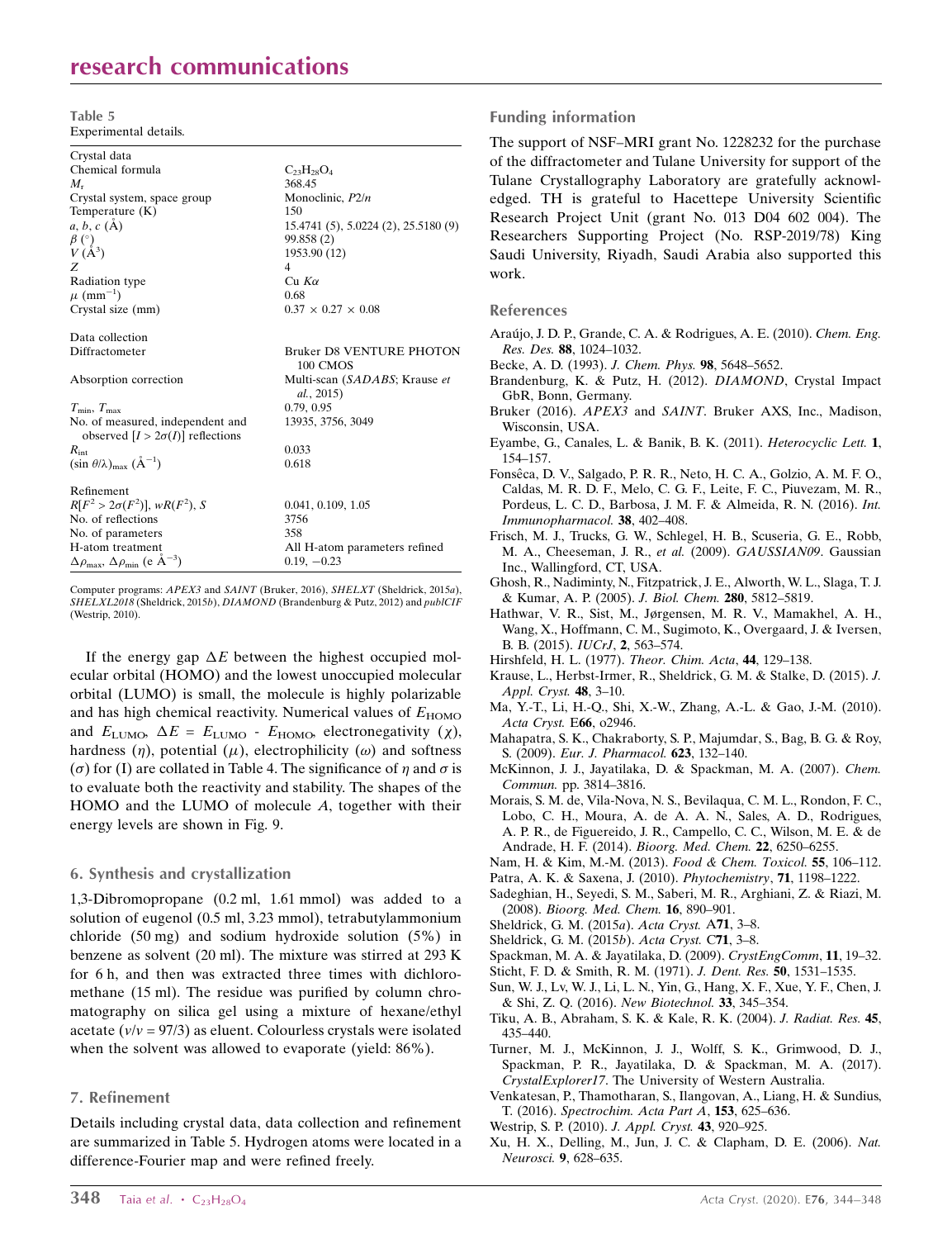*Acta Cryst.* (2020). E**76**, 344-348 [https://doi.org/10.1107/S2056989020001681]

**Crystal structure, Hirshfeld surface analysis and DFT studies of 1,3-bis[2-methoxy-4-(prop-2-en-1-yl)phenoxy]propane**

### **Abdelmaoujoud Taia, Mohamed Essaber, Tuncer Hökelek, Abdeljalil Aatif, Joel T. Mague, Ali Alsalme and Nabil Al-Zaqri**

#### **Computing details**

Data collection: *APEX3* (Bruker, 2016); cell refinement: *SAINT* (Bruker, 2016); data reduction: *SAINT* (Bruker, 2016); program(s) used to solve structure: *SHELXT* (Sheldrick, 2015*a*); program(s) used to refine structure: *SHELXL2018* (Sheldrick, 2015*b*); molecular graphics: *DIAMOND* (Brandenburg & Putz, 2012); software used to prepare material for publication: *publCIF* (Westrip, 2010).

**1,3-Bis[2-methoxy-4-(prop-2-en-1-yl)phenoxy]propane** 

```
Crystal data
```
 $C_{23}H_{28}O_4$  $M_r$  = 368.45 Monoclinic, *P*2/*n*  $a = 15.4741(5)$  Å  $b = 5.0224(2)$  Å  $c = 25.5180(9)$  Å  $\beta$  = 99.858 (2)<sup>°</sup>  $V = 1953.90$  (12)  $\AA$ <sup>3</sup>  $Z = 4$ 

*Data collection*

Bruker D8 VENTURE PHOTON 100 CMOS diffractometer Radiation source: INCOATEC I*µ*S micro–focus source Mirror monochromator Detector resolution: 10.4167 pixels mm-1 *ω* scans Absorption correction: multi-scan (*SADABS*; Krause *et al.*, 2015)

#### *Refinement*

Refinement on *F*<sup>2</sup> Least-squares matrix: full *R*[ $F^2 > 2\sigma(F^2)$ ] = 0.041  $wR(F^2) = 0.109$  $S = 1.05$ 3756 reflections 358 parameters 0 restraints

 $F(000) = 792$  $D_x = 1.253$  Mg m<sup>-3</sup> Cu *Kα* radiation, *λ* = 1.54178 Å Cell parameters from 9361 reflections  $\theta$  = 3.5–72.4°  $\mu$  = 0.68 mm<sup>-1</sup>  $T = 150 \text{ K}$ Plate, colourless  $0.37 \times 0.27 \times 0.08$  mm

 $T_{\text{min}} = 0.79$ ,  $T_{\text{max}} = 0.95$ 13935 measured reflections 3756 independent reflections 3049 reflections with  $I > 2\sigma(I)$  $R_{\text{int}} = 0.033$  $\theta_{\text{max}} = 72.4^{\circ}, \theta_{\text{min}} = 3.1^{\circ}$  $h = -19 \rightarrow 18$  $k = -5 \rightarrow 6$ *l* = −31→29

Primary atom site location: dual Secondary atom site location: difference Fourier map Hydrogen site location: difference Fourier map All H-atom parameters refined  $w = 1/[\sigma^2 (F_o^2) + (0.0537P)^2 + 0.5337P]$ where  $P = (F_o^2 + 2F_c^2)/3$  $(\Delta/\sigma)_{\text{max}} = 0.001$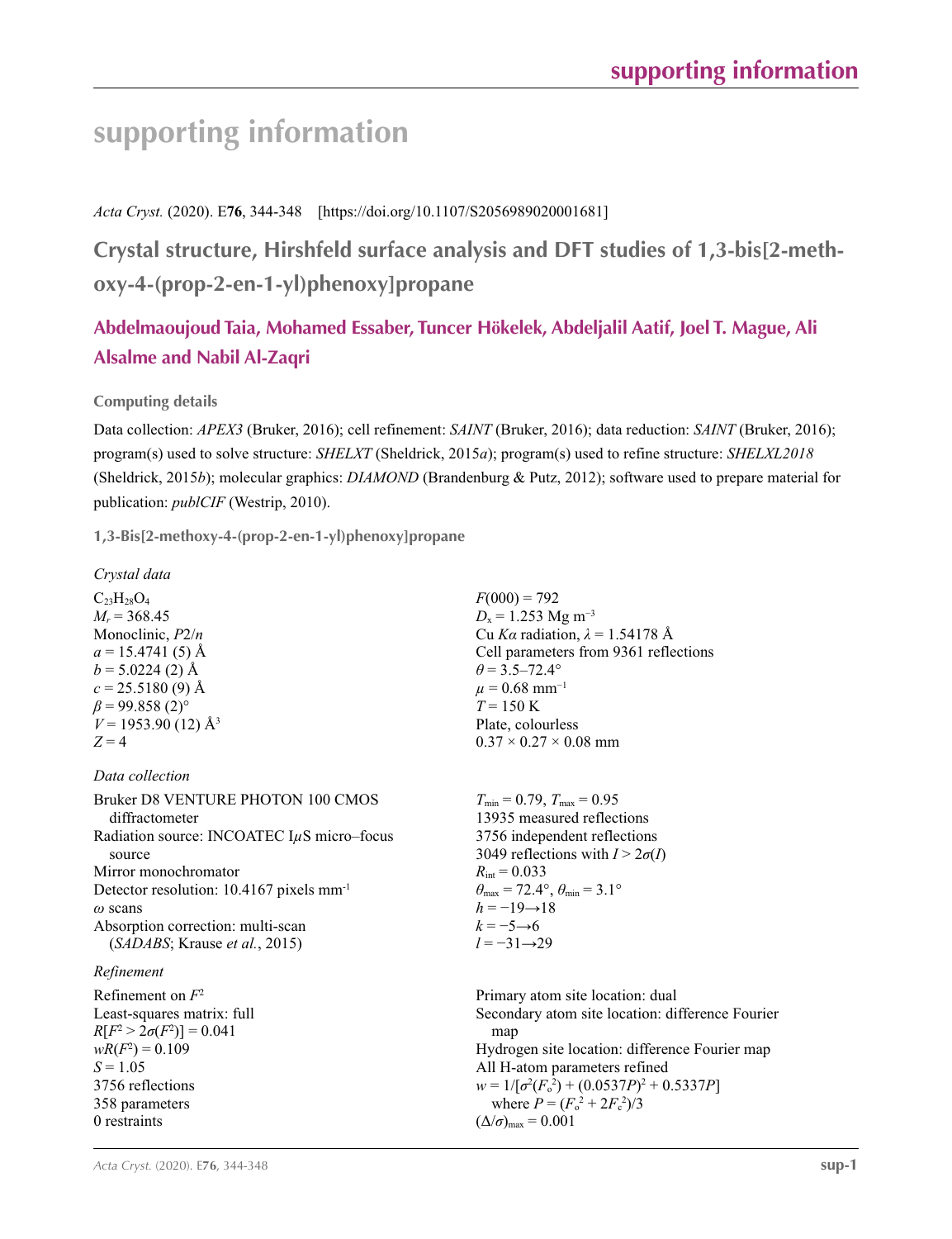| $\Delta \rho_{\text{max}} = 0.19 \text{ e A}^{-3}$ |
|----------------------------------------------------|
| $\Delta\rho_{\rm min} = -0.23$ e Å <sup>-3</sup>   |

Extinction correction: *SHELXL2018* (Sheldrick, 2015*b*), Fc\* =kFc[1+0.001xFc2 *λ*3 /sin(2*θ*)]-1/4 Extinction coefficient: 0.0071 (4)

#### *Special details*

**Geometry**. All esds (except the esd in the dihedral angle between two l.s. planes) are estimated using the full covariance matrix. The cell esds are taken into account individually in the estimation of esds in distances, angles and torsion angles; correlations between esds in cell parameters are only used when they are defined by crystal symmetry. An approximate (isotropic) treatment of cell esds is used for estimating esds involving l.s. planes.

**Refinement**. Refinement of  $F^2$  against ALL reflections. The weighted R-factor wR and goodness of fit S are based on  $F^2$ , conventional R-factors R are based on F, with F set to zero for negative  $F^2$ . The threshold expression of  $F^2 > 2 \text{sigma}(F^2)$  is used only for calculating R-factors(gt) etc. and is not relevant to the choice of reflections for refinement. R-factors based on  $F<sup>2</sup>$  are statistically about twice as large as those based on F, and R- factors based on ALL data will be even larger.

| Fractional atomic coordinates and isotropic or equivalent isotropic displacement parameters $(A^2)$ |
|-----------------------------------------------------------------------------------------------------|
|-----------------------------------------------------------------------------------------------------|

|                  | $\boldsymbol{x}$ | $\mathcal{Y}$  | $\boldsymbol{Z}$ | $U_{\rm iso}*/U_{\rm eq}$ |  |
|------------------|------------------|----------------|------------------|---------------------------|--|
| O <sub>1</sub>   | 0.82230(6)       | $-0.27068(18)$ | 0.30688(3)       | 0.0222(2)                 |  |
| O2               | 0.79368(6)       | 0.06905(18)    | 0.37794(4)       | 0.0249(2)                 |  |
| O <sub>3</sub>   | 0.32386(6)       | 0.45366(18)    | 0.30591(3)       | 0.0223(2)                 |  |
| O <sub>4</sub>   | 0.29863(6)       | 0.12078(19)    | 0.37925(4)       | 0.0258(2)                 |  |
| C1               | 0.89151(8)       | $-0.1081(2)$   | 0.32631(5)       | 0.0194(3)                 |  |
| C2               | 0.87636(8)       | 0.0744(2)      | 0.36573(5)       | 0.0203(3)                 |  |
| C <sub>3</sub>   | 0.94260(9)       | 0.2442(3)      | 0.38859(5)       | 0.0229(3)                 |  |
| H <sub>3</sub>   | 0.9308(10)       | 0.372(3)       | 0.4158(6)        | $0.026(4)$ *              |  |
| C4               | 1.02517(8)       | 0.2399(3)      | 0.37294(5)       | 0.0227(3)                 |  |
| C <sub>5</sub>   | 1.03861(8)       | 0.0650(3)      | 0.33324(5)       | 0.0234(3)                 |  |
| H <sub>5</sub>   | 1.0965(11)       | 0.061(3)       | 0.3204(6)        | $0.028(4)$ *              |  |
| C6               | 0.97202(8)       | $-0.1084(3)$   | 0.30986(5)       | 0.0226(3)                 |  |
| H <sub>6</sub>   | 0.9834(10)       | $-0.232(3)$    | 0.2825(6)        | $0.028(4)$ *              |  |
| C7               | 0.83297(8)       | $-0.4437(3)$   | 0.26374(5)       | 0.0219(3)                 |  |
| H7A              | 0.8849(10)       | $-0.562(3)$    | 0.2749(6)        | $0.023(4)$ *              |  |
| H7B              | 0.8441(10)       | $-0.334(3)$    | 0.2325(6)        | $0.025(4)$ *              |  |
| C8               | 0.750000         | $-0.6078(4)$   | 0.250000         | 0.0224(4)                 |  |
| H8B              | 0.7581(11)       | $-0.722(3)$    | 0.2188(6)        | $0.033(4)$ *              |  |
| C9               | 0.77076(10)      | 0.2853(3)      | 0.40922(6)       | 0.0289(3)                 |  |
| H9A              | 0.8027(11)       | 0.277(3)       | 0.4452(7)        | $0.034(4)$ *              |  |
| H9B              | 0.7090(11)       | 0.260(3)       | 0.4097(6)        | $0.028(4)$ *              |  |
| H <sub>9</sub> C | 0.7809(11)       | 0.458(4)       | 0.3922(7)        | $0.036(4)$ *              |  |
| C10              | 1.09695(9)       | 0.4256(3)      | 0.39847(6)       | 0.0280(3)                 |  |
| H10A             | 1.1474(11)       | 0.420(3)       | 0.3779(6)        | $0.035(4)$ *              |  |
| H10B             | 1.0731(12)       | 0.613(4)       | 0.3959(7)        | $0.040(5)$ *              |  |
| C11              | 1.13272(9)       | 0.3754(3)      | 0.45635(6)       | 0.0298(3)                 |  |
| H11              | 1.1823(13)       | 0.494(4)       | 0.4714(7)        | $0.052(5)$ *              |  |
| C12              | 1.10801(11)      | 0.1937(3)      | 0.48750(6)       | 0.0355(4)                 |  |
| H12A             | 1.1352(12)       | 0.181(4)       | 0.5248(7)        | $0.044(5)$ *              |  |
| H12B             | 1.0621(13)       | 0.067(4)       | 0.4757(7)        | $0.047(5)$ *              |  |
| C13              | 0.39264(8)       | 0.2882(2)      | 0.32379(5)       | 0.0198(3)                 |  |
| C14              | 0.37979(8)       | 0.1110(2)      | 0.36473(5)       | 0.0204(3)                 |  |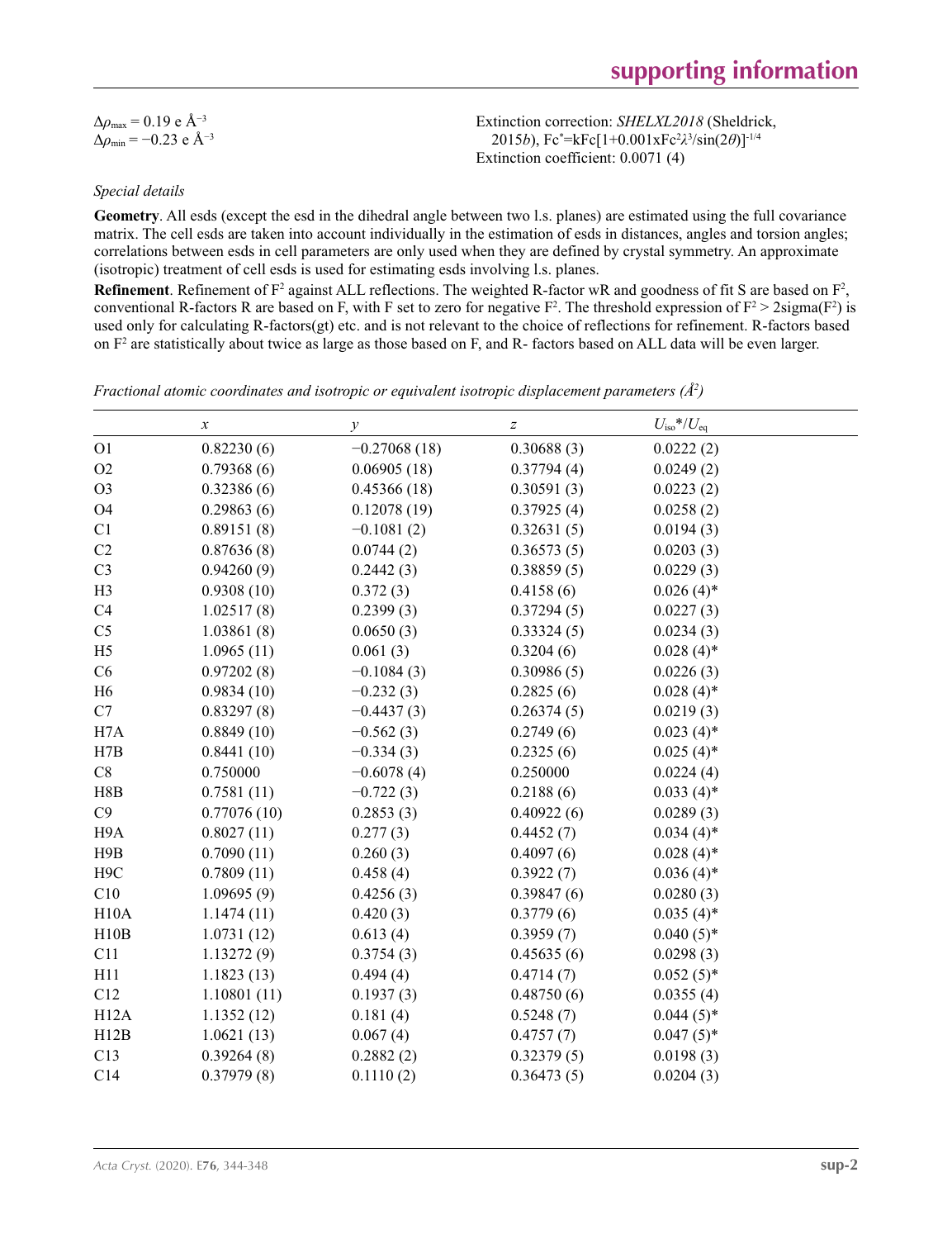| C15               | 0.44651(9)  | $-0.0598(3)$ | 0.38657(5) | 0.0230(3)    |
|-------------------|-------------|--------------|------------|--------------|
| H15               | 0.4371(11)  | $-0.180(3)$  | 0.4150(6)  | $0.032(4)$ * |
| C16               | 0.52658(8)  | $-0.0646(3)$ | 0.36808(5) | 0.0229(3)    |
| C17               | 0.53771(8)  | 0.1037(3)    | 0.32686(5) | 0.0235(3)    |
| H17               | 0.5958(10)  | 0.104(3)     | 0.3123(6)  | $0.026(4)$ * |
| C18               | 0.47108(8)  | 0.2800(3)    | 0.30487(5) | 0.0224(3)    |
| H18               | 0.4801(10)  | 0.400(3)     | 0.2759(6)  | $0.023(4)$ * |
| C19               | 0.33292(8)  | 0.6261(3)    | 0.26230(5) | 0.0213(3)    |
| H <sub>19</sub> A | 0.3426(10)  | 0.514(3)     | 0.2309(6)  | $0.023(4)$ * |
| H19B              | 0.3849(10)  | 0.743(3)     | 0.2722(6)  | $0.026(4)$ * |
| C <sub>20</sub>   | 0.250000    | 0.7913(4)    | 0.250000   | 0.0223(4)    |
| H20B              | 0.2441(11)  | 0.908(3)     | 0.2806(6)  | $0.031(4)$ * |
| C <sub>21</sub>   | 0.27648(10) | $-0.0984(3)$ | 0.41011(6) | 0.0289(3)    |
| H21A              | 0.2830(11)  | $-0.273(3)$  | 0.3913(6)  | $0.034(4)$ * |
| H21B              | 0.2159(12)  | $-0.073(3)$  | 0.4127(6)  | $0.036(4)$ * |
| H21C              | 0.3109(11)  | $-0.096(3)$  | 0.4452(7)  | $0.033(4)$ * |
| C22               | 0.59762(9)  | $-0.2578(3)$ | 0.39229(6) | 0.0275(3)    |
| H22A              | 0.5774(11)  | $-0.442(4)$  | 0.3845(7)  | $0.037(4)$ * |
| H22B              | 0.6510(11)  | $-0.225(3)$  | 0.3753(6)  | $0.034(4)$ * |
| C <sub>23</sub>   | 0.62171(9)  | $-0.2341(3)$ | 0.45158(6) | 0.0300(3)    |
| H23               | 0.6524(13)  | $-0.064(4)$  | 0.4645(7)  | $0.050(5)$ * |
| C <sub>24</sub>   | 0.60596(11) | $-0.4141(3)$ | 0.48616(7) | 0.0386(4)    |
| H24A              | 0.5776(13)  | $-0.581(4)$  | 0.4740(8)  | $0.051(5)$ * |
| H24B              | 0.6230(13)  | $-0.389(4)$  | 0.5240(8)  | $0.050(5)$ * |
|                   |             |              |            |              |

*Atomic displacement parameters (Å2 )*

| $U^{11}$  | $U^{22}$  | $U^{33}$  | $U^{12}$     | $U^{13}$     | $U^{23}$     |
|-----------|-----------|-----------|--------------|--------------|--------------|
| 0.0208(4) | 0.0227(5) | 0.0230(5) | $-0.0028(4)$ | 0.0034(3)    | $-0.0050(4)$ |
| 0.0209(5) | 0.0269(5) | 0.0276(5) | 0.0002(4)    | 0.0063(4)    | $-0.0056(4)$ |
| 0.0212(4) | 0.0223(5) | 0.0232(5) | 0.0035(4)    | 0.0032(3)    | 0.0049(4)    |
| 0.0225(5) | 0.0274(5) | 0.0289(5) | 0.0031(4)    | 0.0084(4)    | 0.0061(4)    |
| 0.0191(6) | 0.0183(6) | 0.0197(6) | $-0.0008(5)$ | 0.0002(5)    | 0.0022(5)    |
| 0.0200(6) | 0.0215(6) | 0.0193(6) | 0.0012(5)    | 0.0031(5)    | 0.0022(5)    |
| 0.0256(7) | 0.0208(6) | 0.0213(6) | 0.0009(5)    | 0.0010(5)    | $-0.0006(5)$ |
| 0.0221(6) | 0.0215(6) | 0.0224(6) | $-0.0019(5)$ | $-0.0015(5)$ | 0.0046(5)    |
| 0.0196(6) | 0.0265(7) | 0.0240(6) | $-0.0004(5)$ | 0.0033(5)    | 0.0045(6)    |
| 0.0238(6) | 0.0224(6) | 0.0216(6) | 0.0016(5)    | 0.0041(5)    | 0.0002(5)    |
| 0.0238(7) | 0.0203(6) | 0.0209(6) | 0.0012(5)    | 0.0023(5)    | $-0.0026(5)$ |
| 0.0247(9) | 0.0188(8) | 0.0223(9) | 0.000        | 0.0001(7)    | 0.000        |
| 0.0293(7) | 0.0278(7) | 0.0314(8) | 0.0045(6)    | 0.0100(6)    | $-0.0045(6)$ |
| 0.0265(7) | 0.0263(7) | 0.0293(7) | $-0.0065(6)$ | $-0.0006(6)$ | 0.0028(6)    |
| 0.0276(7) | 0.0308(7) | 0.0285(7) | $-0.0026(6)$ | $-0.0015(5)$ | $-0.0040(6)$ |
| 0.0367(8) | 0.0419(9) | 0.0258(8) | $-0.0008(7)$ | $-0.0007(6)$ | 0.0021(7)    |
| 0.0207(6) | 0.0174(6) | 0.0199(6) | 0.0013(5)    | 0.0000(5)    | $-0.0022(5)$ |
| 0.0197(6) | 0.0210(6) | 0.0203(6) | $-0.0007(5)$ | 0.0033(5)    | $-0.0027(5)$ |
| 0.0248(6) | 0.0221(6) | 0.0212(6) | 0.0019(5)    | 0.0013(5)    | 0.0013(5)    |
| 0.0227(6) | 0.0219(6) | 0.0222(6) | 0.0013(5)    | $-0.0015(5)$ | $-0.0052(5)$ |
|           |           |           |              |              |              |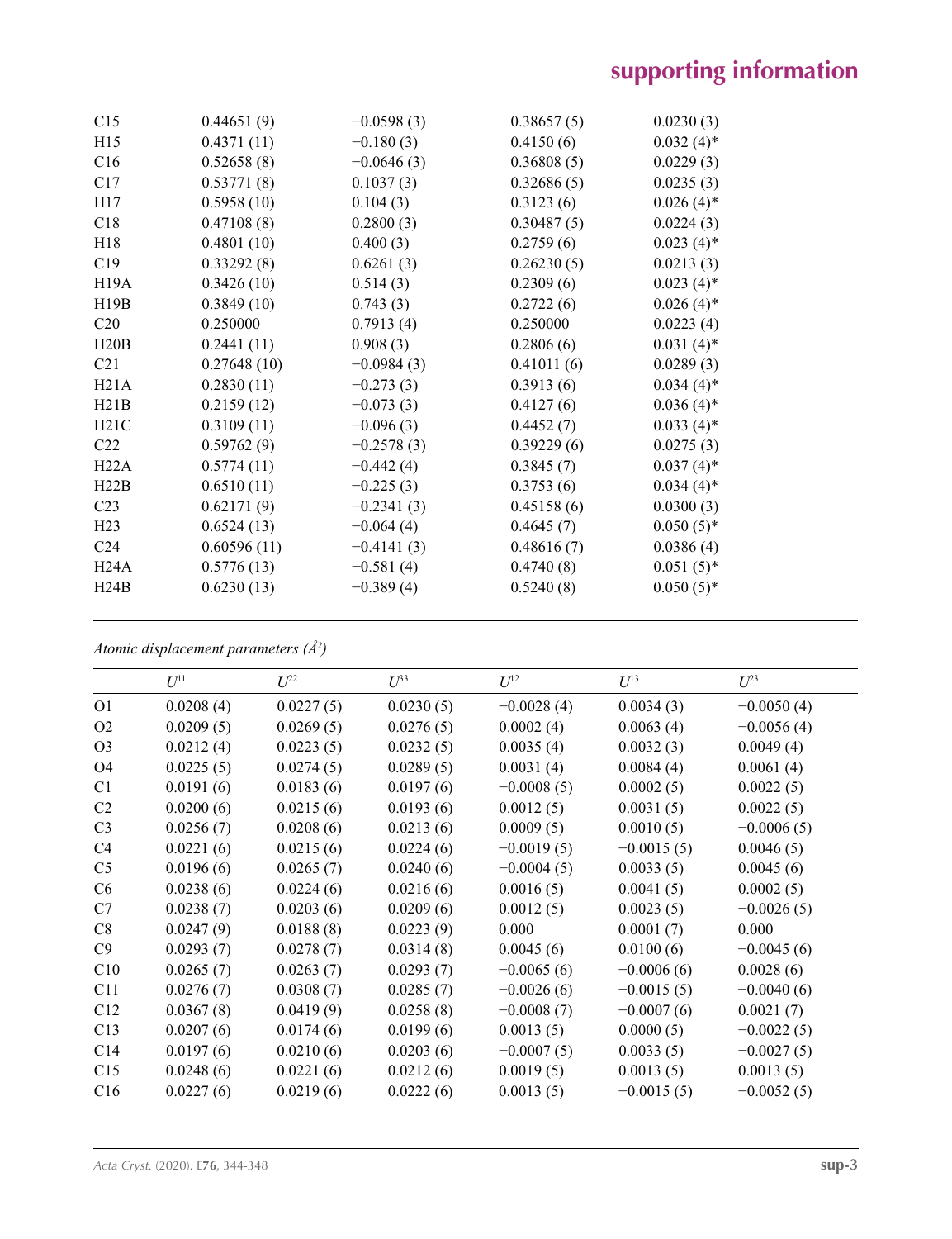| C17             | 0.0209(6) | 0.0240(6) | 0.0254(7) | $-0.0008(5)$ | 0.0032(5)    | $-0.0048(5)$ |
|-----------------|-----------|-----------|-----------|--------------|--------------|--------------|
| C18             | 0.0227(6) | 0.0217(6) | 0.0225(6) | $-0.0020(5)$ | 0.0033(5)    | $-0.0004(5)$ |
| C19             | 0.0226(6) | 0.0204(6) | 0.0206(6) | $-0.0004(5)$ | 0.0026(5)    | 0.0027(5)    |
| C20             | 0.0249(9) | 0.0181(8) | 0.0224(9) | 0.000        | 0.0001(7)    | 0.000        |
| C <sub>21</sub> | 0.0297(7) | 0.0280(7) | 0.0308(8) | $-0.0009(6)$ | 0.0104(6)    | 0.0053(6)    |
| C22             | 0.0253(7) | 0.0252(7) | 0.0295(7) | 0.0055(6)    | $-0.0019(5)$ | $-0.0036(6)$ |
| C <sub>23</sub> | 0.0282(7) | 0.0280(7) | 0.0311(7) | 0.0040(6)    | $-0.0029(6)$ | 0.0007(6)    |
| C <sub>24</sub> | 0.0411(9) | 0.0364(9) | 0.0381(9) | 0.0078(7)    | 0.0059(7)    | 0.0063(7)    |

*Geometric parameters (Å, º)*

| 1.3704(15) | $C11 - C12$                                                                    | 1.310(2)                                                                                                                            |
|------------|--------------------------------------------------------------------------------|-------------------------------------------------------------------------------------------------------------------------------------|
| 1.4342(15) | $C11 - H11$                                                                    | 0.99(2)                                                                                                                             |
| 1.3679(15) | $C12 - H12A$                                                                   | 0.975(19)                                                                                                                           |
| 1.4280(16) | $C12 - H12B$                                                                   | 0.96(2)                                                                                                                             |
| 1.3658(15) | $C13 - C18$                                                                    | 1.3816 (18)                                                                                                                         |
| 1.4359(15) | $C13 - C14$                                                                    | 1.4121(17)                                                                                                                          |
| 1.3697(15) | $C14 - C15$                                                                    | 1.3840(18)                                                                                                                          |
| 1.4289(16) | $C15 - C16$                                                                    | 1.3995(18)                                                                                                                          |
| 1.3812(18) | $C15 - H15$                                                                    | 0.974(17)                                                                                                                           |
| 1.4098(17) | $C16 - C17$                                                                    | 1.3828(19)                                                                                                                          |
| 1.3831(19) | $C16 - C22$                                                                    | 1.5162(18)                                                                                                                          |
| 1.4025(18) | $C17 - C18$                                                                    | 1.4015(19)                                                                                                                          |
| 0.984(16)  | $C17 - H17$                                                                    | 1.030(15)                                                                                                                           |
| 1.3833(19) | $C18 - H18$                                                                    | 0.984(16)                                                                                                                           |
| 1.5099(18) | $C19 - C20$                                                                    | 1.5148(16)                                                                                                                          |
| 1.4021(19) | C19-H19A                                                                       | 1.012(15)                                                                                                                           |
| 1.005(16)  | C19-H19B                                                                       | 0.992(16)                                                                                                                           |
| 0.972(16)  | $C20 - H20B$                                                                   | 0.993(16)                                                                                                                           |
| 1.5154(16) | C20-H20Bii                                                                     | 0.993(16)                                                                                                                           |
| 1.003(16)  | $C21 - H21A$                                                                   | 1.013(17)                                                                                                                           |
| 1.007(15)  | $C21 - H21B$                                                                   | 0.960(18)                                                                                                                           |
| 1.007(16)  | $C21 - H21C$                                                                   | 0.961(17)                                                                                                                           |
| 1.007(16)  | $C22-C23$                                                                      | 1.499(2)                                                                                                                            |
| 0.967(17)  | $C22-H22A$                                                                     | 0.984(18)                                                                                                                           |
| 0.966(17)  | $C22 - H22B$                                                                   | 1.010(17)                                                                                                                           |
| 0.993(18)  | $C23-C24$                                                                      | 1.315(2)                                                                                                                            |
| 1.507(2)   | $C23 - H23$                                                                    | 1.00(2)                                                                                                                             |
| 1.014(17)  | $C24 - H24A$                                                                   | 0.97(2)                                                                                                                             |
| 1.008(18)  | $C24 - H24B$                                                                   | 0.97(2)                                                                                                                             |
|            |                                                                                | 2.918(15)                                                                                                                           |
|            |                                                                                | 2.768(17)                                                                                                                           |
|            |                                                                                | 2.784(17)                                                                                                                           |
|            |                                                                                | 2.727(19)                                                                                                                           |
|            |                                                                                | 2.764(18)                                                                                                                           |
|            |                                                                                | 2.759(15)                                                                                                                           |
| 2.831(18)  | C18…H19B                                                                       | 2.739(15)                                                                                                                           |
|            | 2.5827(13)<br>2.5827(13)<br>2.5885(13)<br>2.5885(13)<br>2.736(18)<br>2.618(16) | C14…H20Biii<br>$C15\cdot\cdot\cdot H21A$<br>$C15 \cdots H21C$<br>$C17\cdots H22A^{vi}$<br>$C18\cdots H22A^{vi}$<br>$C18\cdots H19A$ |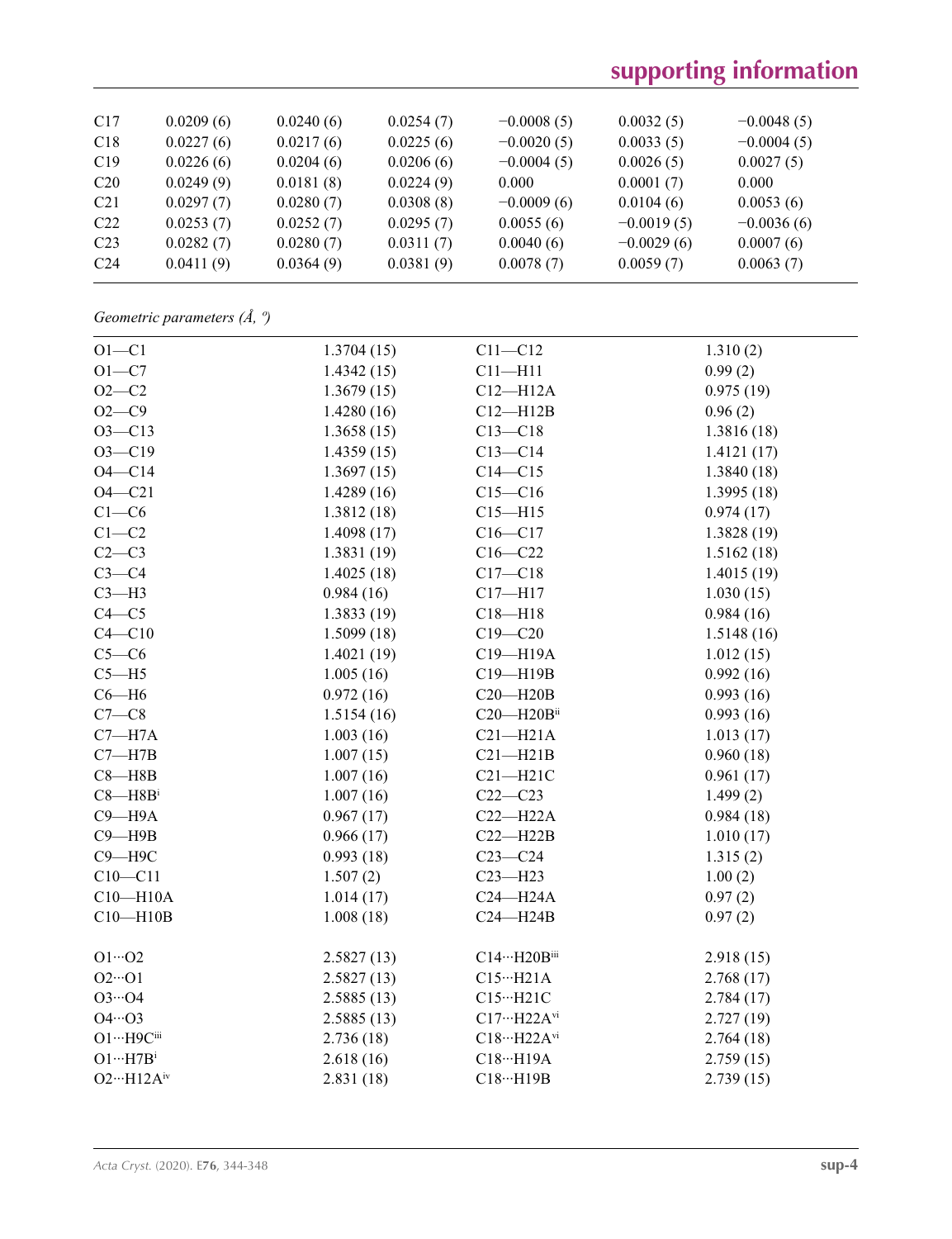| $O2 \cdot \cdot \cdot H22B$                | 2.647(17)             | $C19 \cdot \cdot \cdot H18$      | 2.514(16)            |
|--------------------------------------------|-----------------------|----------------------------------|----------------------|
| $O2 \cdot \cdot \cdot H8B^v$               | 2.676(15)             | $C21 \cdot \cdot \cdot H15$      | 2.501(16)            |
| $O3 \cdot H21A^{vi}$                       | 2.739(15)             | $C23 \cdot \cdot \cdot H15$      | 2.862(16)            |
| 03…H19Aii                                  | 2.604(16)             | $H3 \cdots H9C$                  | 2.33(2)              |
| $O4 \cdot \cdot \cdot H24B$ <sup>vii</sup> | 2.89(2)               | $H3 \cdots H9A$                  | 2.29(2)              |
| O4…H20Biii                                 | 2.732(15)             | $H5 \cdot \cdot \cdot H10A$      | 2.37(2)              |
| $C2 \cdots C7$ <sup>vi</sup>               | 3.533(2)              | $H6 \cdots H7A$                  | 2.24(2)              |
| $C3 \cdot \cdot \cdot C12$                 | 3.282(2)              | $H6 \cdots H7B$                  | 2.37(2)              |
| $C6 \cdots C10$ iii                        | 3.582(2)              | $H6\cdots H18$ viii              | 2.50(2)              |
| C14…C19iii                                 | 3.555(2)              | $H9A \cdots H11$ <sup>ix</sup>   | 2.40(2)              |
| $C18\cdot\cdot\cdot C22\text{vi}$          | 3.564(2)              | $H9A \cdots H12A^{iv}$           | 2.56(3)              |
| $C2 \cdot \cdot \cdot H8B^v$               | 2.914(16)             | $H9B\cdots H22A^{vi}$            | 2.52(2)              |
| $C2 \cdot \cdot \cdot H7A$ <sup>vi</sup>   | 2.971(15)             | H9B…H23                          | 2.41(2)              |
| $C3 \cdot \cdot \cdot H9C$                 | 2.739(18)             | $H9C \cdots H22B$ <sup>vi</sup>  | 2.54(2)              |
| $C3 \cdot \cdot \cdot H12B$                | 2.783(19)             | $H10A \cdots H21A^x$             | 2.58(2)              |
| $C3 \cdot \cdot \cdot H9A$                 | 2.806(17)             | $H12B\cdots H12B^{\rm iv}$       | 2.55(3)              |
| $C4 \cdot \cdot \cdot H12B$                | 2.728(18)             | $H15 \cdots H21A$                | 2.40(2)              |
| $C5 \cdot \cdot \cdot H10B$ iii            | 2.775(19)             | H15…H21C                         | 2.26(2)              |
| $C6 \cdots H7A$                            | 2.719(15)             | H17…H22B                         | 2.36(2)              |
| $C6 \cdots H7B$                            | 2.786(15)             | H18…H19A                         | 2.31(2)              |
| $C6 \cdots H10B$ iii                       | 2.837(18)             | $H18\cdots H19B$                 | 2.26(2)              |
| $C7 \cdot \cdot \cdot H6$                  | 2.529(16)             | $H21C \cdots H23$ <sup>vii</sup> | 2.41(2)              |
| $C9 \cdot \cdot \cdot H3$                  | 2.492(16)             | H22AH24A                         | 2.39(3)              |
|                                            |                       |                                  |                      |
| $C1 - 01 - C7$                             | 116.96(10)            | $C11-C12-H12B$                   | 123.1(11)            |
| $C2 - 02 - C9$                             | 116.34(10)            | H12A-C12-H12B                    | 115.9(15)            |
| $C13 - 03 - C19$                           | 116.88(10)            | $O3 - C13 - C18$                 | 125.61(11)           |
| $C14 - 04 - C21$                           | 116.03(10)            | $O3 - C13 - C14$                 | 115.48(11)           |
| $O1 - C1 - C6$                             | 125.38(11)            | $C18 - C13 - C14$                | 118.90(11)           |
| $O1 - C1 - C2$                             | 115.50(11)            | $O4 - C14 - C15$                 | 124.66(12)           |
| $C6-C1-C2$                                 | 119.12(11)            | $O4 - C14 - C13$                 | 115.42(11)           |
| $O2 - C2 - C3$                             | 124.79(12)            | $C15-C14-C13$                    | 119.91(12)           |
| $O2 - C2 - C1$                             | 115.21(11)            | $C14 - C15 - C16$                | 121.15(12)           |
| $C3-C2-C1$                                 | 119.99(12)            | $C14 - C15 - H15$                | 119.3(10)            |
| $C2-C3-C4$                                 | 121.06(12)            | $C16-C15-H15$                    | 119.6(10)            |
| $C2-C3-H3$                                 | 119.0(9)              | $C17-C16-C15$                    | 118.61 (12)          |
| $C4-C3-H3$                                 | 119.9(9)              | $C17-C16-C22$                    | 121.67(12)           |
| $C5-C4-C3$                                 |                       | $C15-C16-C22$                    | 119.70(12)           |
| $C5 - C4 - C10$                            | 118.47(12)            | $C16-C17-C18$                    | 120.79(12)           |
|                                            | 121.09(12)            |                                  |                      |
| $C3 - C4 - C10$                            | 120.43(12)            | $C16-C17-H17$                    | 120.3(8)             |
| $C4-C5-C6$                                 | 120.97(12)            | $C18 - C17 - H17$                | 118.9(9)             |
| $C4-C5-H5$                                 | 120.3(9)              | $C13 - C18 - C17$                | 120.59(12)           |
| $C6-C5-H5$                                 | 118.7(9)              | $C13 - C18 - H18$                | 119.4(9)             |
| $C1-C6-C5$                                 | 120.34(12)            | $C17 - C18 - H18$                | 120.0(9)             |
| $C1-C6-H6$                                 | 120.2(9)              | $O3 - C19 - C20$                 | 107.42(9)            |
|                                            |                       |                                  |                      |
| $C5-C6-H6$                                 | 119.4(9)              | O3-C19-H19A                      | 109.0(9)             |
| $O1 - C7 - C8$<br>$O1-C7-H7A$              | 107.63(9)<br>109.5(8) | $C20-C19-H19A$<br>O3-C19-H19B    | 112.1(8)<br>109.9(9) |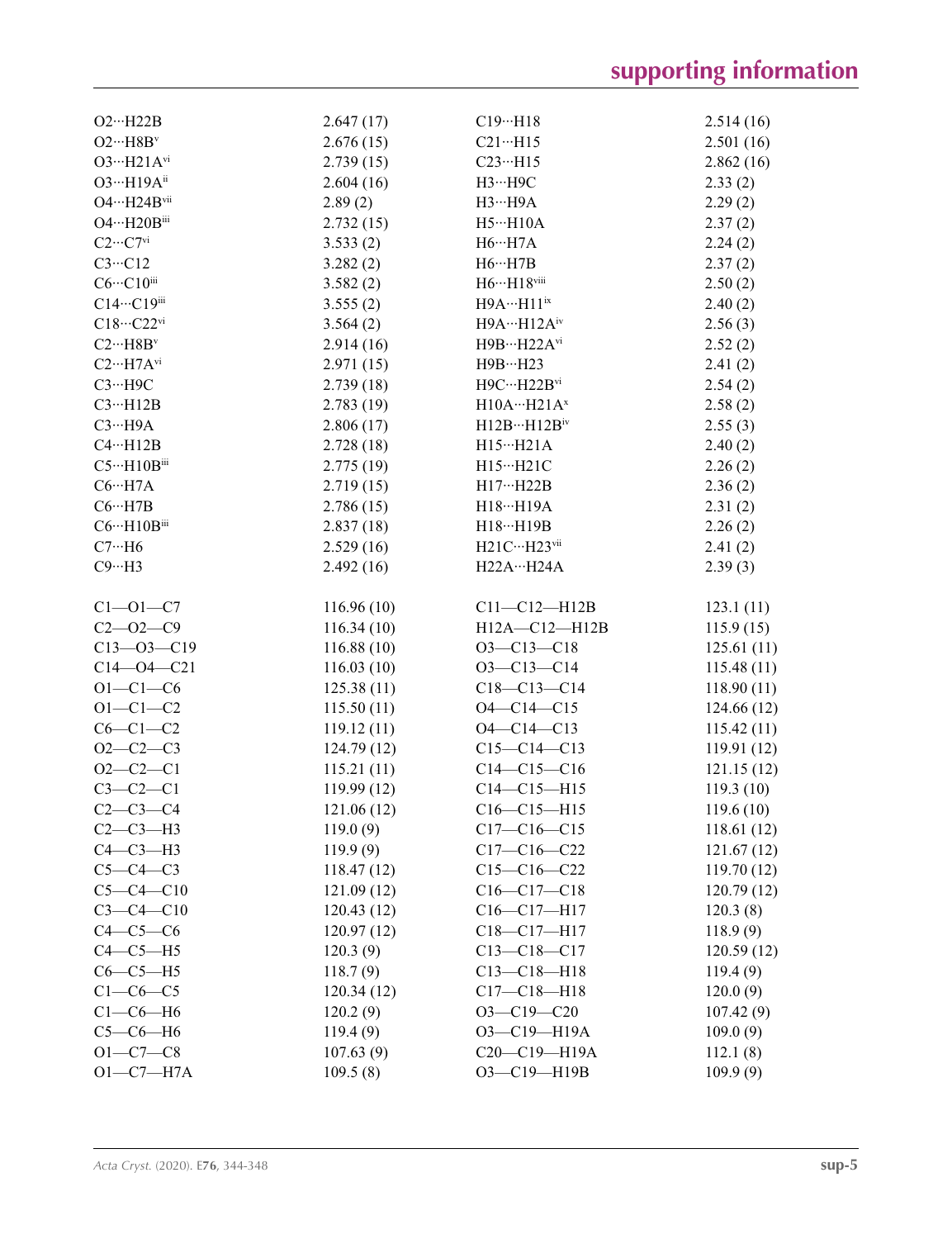| $C8-C7-H7A$                                | 110.4(9)      | C20-C19-H19B                    | 110.6(9)      |
|--------------------------------------------|---------------|---------------------------------|---------------|
| $O1-C7-H7B$                                | 109.4(9)      | H19A-C19-H19B                   | 107.9(12)     |
| $C8-C7-H7B$                                | 111.6(9)      | $C19 - C20 - C19$ <sup>ii</sup> | 113.61(15)    |
| $H7A - C7 - H7B$                           | 108.2(12)     | C19-C20-H20B                    | 110.4(9)      |
| $C7 - C8 - C7$ <sup>i</sup>                | 114.11(15)    | C19ii-C20-H20B                  | 107.3(9)      |
| $C7-C8-$ H8B                               | 106.1(9)      | C19-C20-H20Bii                  | 107.3(9)      |
| $C7$ <sup>i</sup> - $C8$ -H8B              | 110.0(9)      | C19ii-C20-H20Bii                | 110.4(9)      |
| $C7-C8$ —H8B <sup>i</sup>                  | 110.0(9)      | H20B-C20-H20Bii                 | 107.6(18)     |
| $C7$ <sup>i</sup> - $C8$ -H8B <sup>i</sup> | 106.1(9)      | $O4 - C21 - H21A$               | 110.7(9)      |
| $H8B - C8 - H8B$ <sup>i</sup>              | 110.5(18)     | $O4 - C21 - H21B$               | 105.3(10)     |
| $O2-C9 - H9A$                              | 111.2(10)     | H21A-C21-H21B                   | 109.0(14)     |
| $O2-C9$ -H9B                               | 104.5(9)      | O4-C21-H21C                     | 111.0(10)     |
| Н9А-С9-Н9В                                 | 109.1(13)     | H21A-C21-H21C                   | 111.5(14)     |
| О2-С9-Н9С                                  | 110.3(10)     | H21B-C21-H21C                   | 109.1(13)     |
| Н9А-С9-Н9С                                 | 111.2(14)     | $C23-C22-C16$                   | 113.46(11)    |
| Н9В-С9-Н9С                                 | 110.5(13)     | C23-C22-H22A                    | 107.1(10)     |
| $C11 - C10 - C4$                           | 116.06(12)    | $C16-C22-H22A$                  | 109.6(10)     |
| $C11-C10-H10A$                             | 108.5(9)      | C23-C22-H22B                    | 109.9(9)      |
| $C4-C10-H10A$                              | 109.5(10)     | C16-C22-H22B                    | 108.1(10)     |
| $C11 - C10 - H10B$                         | 106.7(10)     | H22A-C22-H22B                   | 108.7(14)     |
| $C4 - C10 - H10B$                          | 108.3(10)     | $C24 - C23 - C22$               | 125.43(15)    |
| H10A-C10-H10B                              | 107.5(14)     | C24-C23-H23                     | 119.7(11)     |
| $C12 - C11 - C10$                          | 127.94(14)    | $C22-C23-H23$                   | 114.8(11)     |
| $C12 - C11 - H11$                          | 118.0(11)     | C23-C24-H24A                    | 120.3(11)     |
| $C10 - C11 - H11$                          | 114.0(11)     | C23-C24-H24B                    | 122.2(12)     |
| $C11 - C12 - H12A$                         | 121.0(11)     | H24A-C24-H24B                   | 117.5(17)     |
|                                            |               |                                 |               |
| $C7 - 01 - C1 - C6$                        | $-3.97(17)$   | $C19 - 03 - C13 - C18$          | 2.61(18)      |
| $C7 - 01 - C1 - C2$                        | 175.08(10)    | $C19 - 03 - C13 - C14$          | $-176.67(10)$ |
| $C9 - 02 - C2 - C3$                        | 11.70(18)     | $C21 - 04 - C14 - C15$          | $-14.30(18)$  |
| $C9 - 02 - C2 - C1$                        | $-167.55(11)$ | $C21 - 04 - C14 - C13$          | 164.57(11)    |
| $O1 - C1 - C2 - O2$                        | $-1.88(16)$   | $O3 - C13 - C14 - O4$           | 2.86(16)      |
| $C6 - C1 - C2 - 02$                        | 177.24(11)    | $C18-C13-C14-O4$                | $-176.47(11)$ |
| $O1 - C1 - C2 - C3$                        | 178.83(11)    | $O3 - C13 - C14 - C15$          | $-178.22(11)$ |
| $C6-C1-C2-C3$                              | $-2.05(18)$   | $C18-C13-C14-C15$               | 2.45(18)      |
| $O2-C2-C3-C4$                              | $-178.74(12)$ | $O4 - C14 - C15 - C16$          | 177.52(12)    |
| $C1 - C2 - C3 - C4$                        | 0.48(19)      | $C13-C14-C15-C16$               | $-1.29(19)$   |
| $C2-C3-C4-C5$                              | 1.21(19)      | $C14-C15-C16-C17$               | $-0.69(19)$   |
| $C2-C3-C4-C10$                             | $-179.70(12)$ | $C14-C15-C16-C22$               | $-178.93(12)$ |
| $C3 - C4 - C5 - C6$                        | $-1.35(19)$   | $C15-C16-C17-C18$               | 1.52(19)      |
| $C10-C4-C5-C6$                             | 179.57(12)    | $C22-C16-C17-C18$               | 179.71(12)    |
| $O1 - C1 - C6 - C5$                        | $-179.06(11)$ | $O3-C13-C18-C17$                | 179.10(12)    |
| $C2-C1-C6-C5$                              | 1.92(19)      | $C14-C13-C18-C17$               | $-1.65(19)$   |
| $C4 - C5 - C6 - C1$                        | $-0.22(19)$   | $C16-C17-C18-C13$               | $-0.34(19)$   |
| $C1 - 01 - C7 - C8$                        | 178.57(10)    | $C13 - 03 - C19 - C20$          | $-179.34(10)$ |
| $O1 - C7 - C8 - C7$                        | 56.52(7)      | O3-C19-C20-C19ii                | $-56.61(7)$   |
| $C5-C4-C10-C11$                            | $-113.66(15)$ | $C17-C16-C22-C23$               | 126.83(14)    |